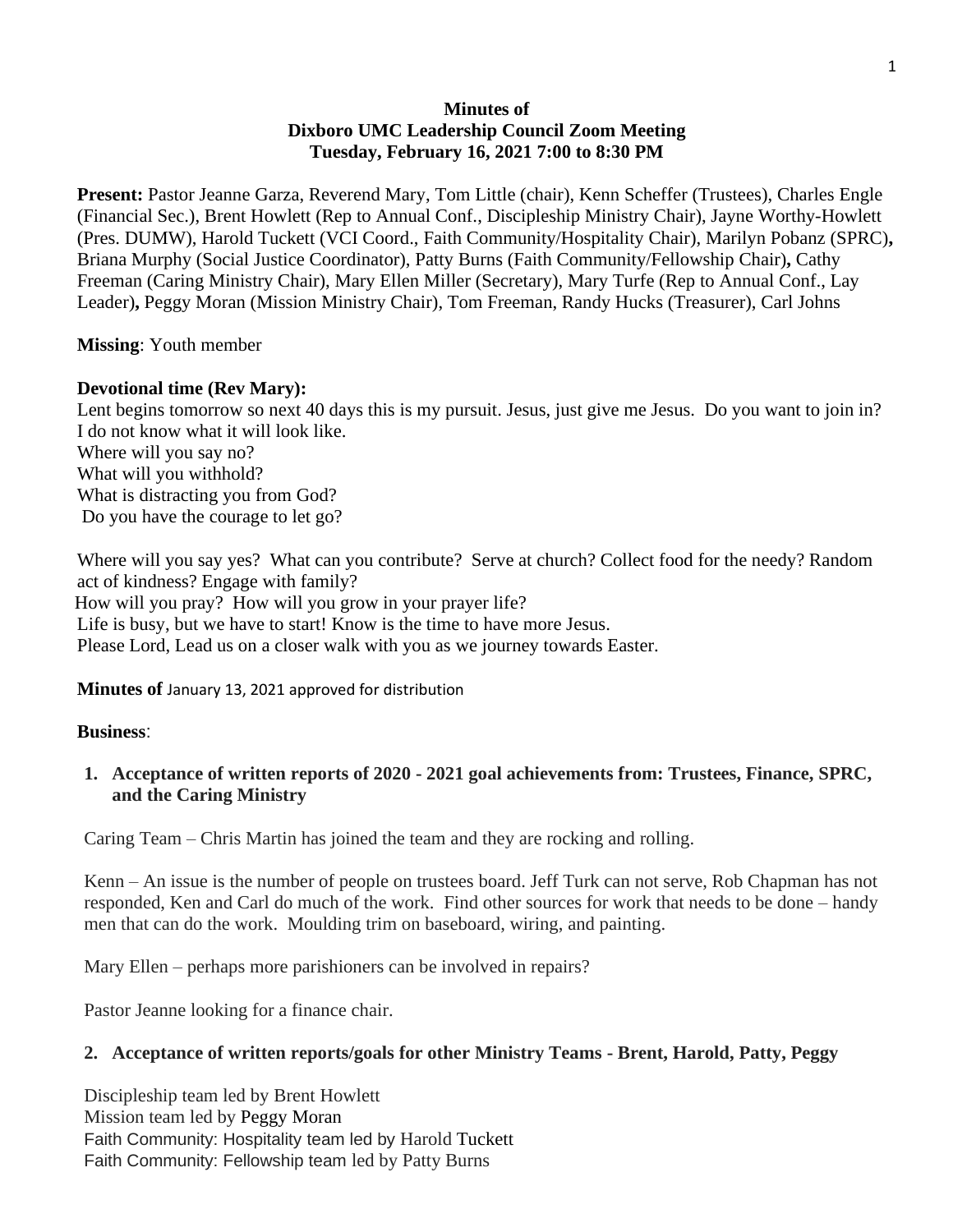Caring team led by Cathy Freeman

### **3. Update on Endowment Fund (Tom Freeman)**

Guest speaker this evening is Tom Freeman to share endowment news. The endowment is part of finance and was established in the late 80s. Morris and Parker were co-mingled for a scholarship fund. It is tracked by a handy spreadsheet Bob Baird put together a few years ago. The funds are Morris, Parker and General endowment. A big accomplishment is the endowment has provided \$50,000 in scholarships to kids. We were waiting for the general endowment to build so it could contribute to the church. It was decided once it reached \$100,000 that it could be tapped.

It states the money is not for recurring expense such as normal operations, but can be used for one-time expenses such as capital improvements.

At the end of 2020 the endowment reached \$100,000+ and it has met the requirement of being at that level for the preceding 4 quarters ranging from \$103,000 to \$104,000. As a result 4% is available for a one time expense for the coming year. So ~4,000 is available.

What is the process for using the funds? The leadership council would make decision based on recommendation from finance. The leadership council would act by resolution and trustees would cut check.

The fund is invested using an SNL diverse collection of funds with fidelity. Under most models you can withdraw 4% and the principle will maintain itself.

Create a list of possible expenses and ideas so we can prioritize? Next time we meet, assemble list of ideas be sure to attach estimates of cost with the ideas.

What if there is a split in the church? This endowment would probably stay with Dixboro. None of the funding in the endowment is from the annual budget, it has always been separate.

#### **4. Other issues**

Pastor Jeanne - Summit 26 and  $27<sup>th</sup>$  – Pastor Jeanne will send out a link and the Future Church Summit is being recorded. She will also help everyone set up to listen to the live stream and breakout within our group. We will use the leadership zoom account to watch Rev Mary's livestream of the event.

# **5. Closing reading (Brent)**

Psalm 46 – rely on God in times of strife. God is a safe place to hide.

Calm my fears – nothing is unknown to God, calm my fears with the knowledge that God goes before you and replace fear with faith in your unending love.

Services tomorrow at noon and 7pm. Live a noon. Pick up 9 – 11 am for Lenten bags.

#### **6. Set date and agenda for next meeting and potentially dates for the year.**

ZOOM link to next meeting on March 16th at 7 pm (third Tuesday)